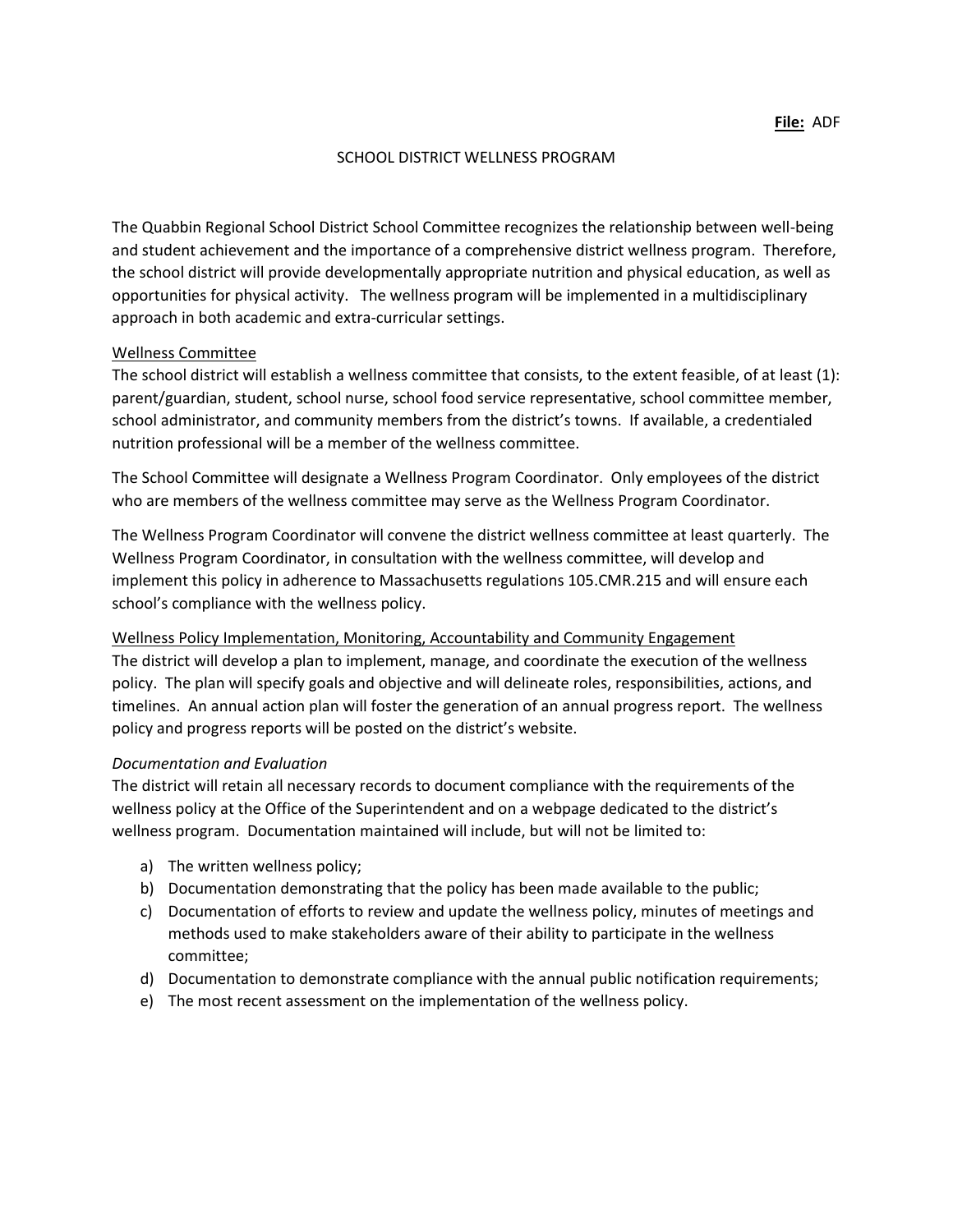## *Annual Notification of Policy*

The district will actively inform families and the public each year of basic information about the wellness policy, including its content and any updates to the policy. The district will make this information available via the district's website and/or district communications. The district ill provide as much information as possible about the school nutrition environment. Annually, the district will publicize the name(s) and contact information of the Wellness Program Coordinator and the wellness committee, as well as information on how the public can get involved with the wellness committee.

### *Triennial Progress Assessments*

At least once every three years, the wellness committee will evaluate the district's compliance with the wellness policy and will include:

- a) The extent to which schools within the Quabbin Regional School District are in compliance with the wellness policy;
- b) A description of the progress made in attaining the goals and objectives of the wellness policy.

The Wellness Program Coordinator will be responsible for managing the triennial assessment. The Wellness Program Coordinator, in collaboration with the wellness committee and individual schools, will monitor schools' compliance with the wellness policy. The district will actively notify the public of the availability of the triennial progress report.

## *Revisions and Policy Updates*

The wellness policy will be assessed and updated as necessary. The Wellness Program Coordinator, in collaboration with the wellness committee, will modify the wellness policy based on triennial assessments and as district priorities change, community needs change, wellness goals are met, new health science emerges, new information and technology emerge, and/or new Federal or state standards are issued.

## *Community Involvement, Outreach and Communications*

The district will actively notify the public about the content of any updates to the wellness policy annually, at a minimum. The district will inform the public about the availability of the annual and triennial reports.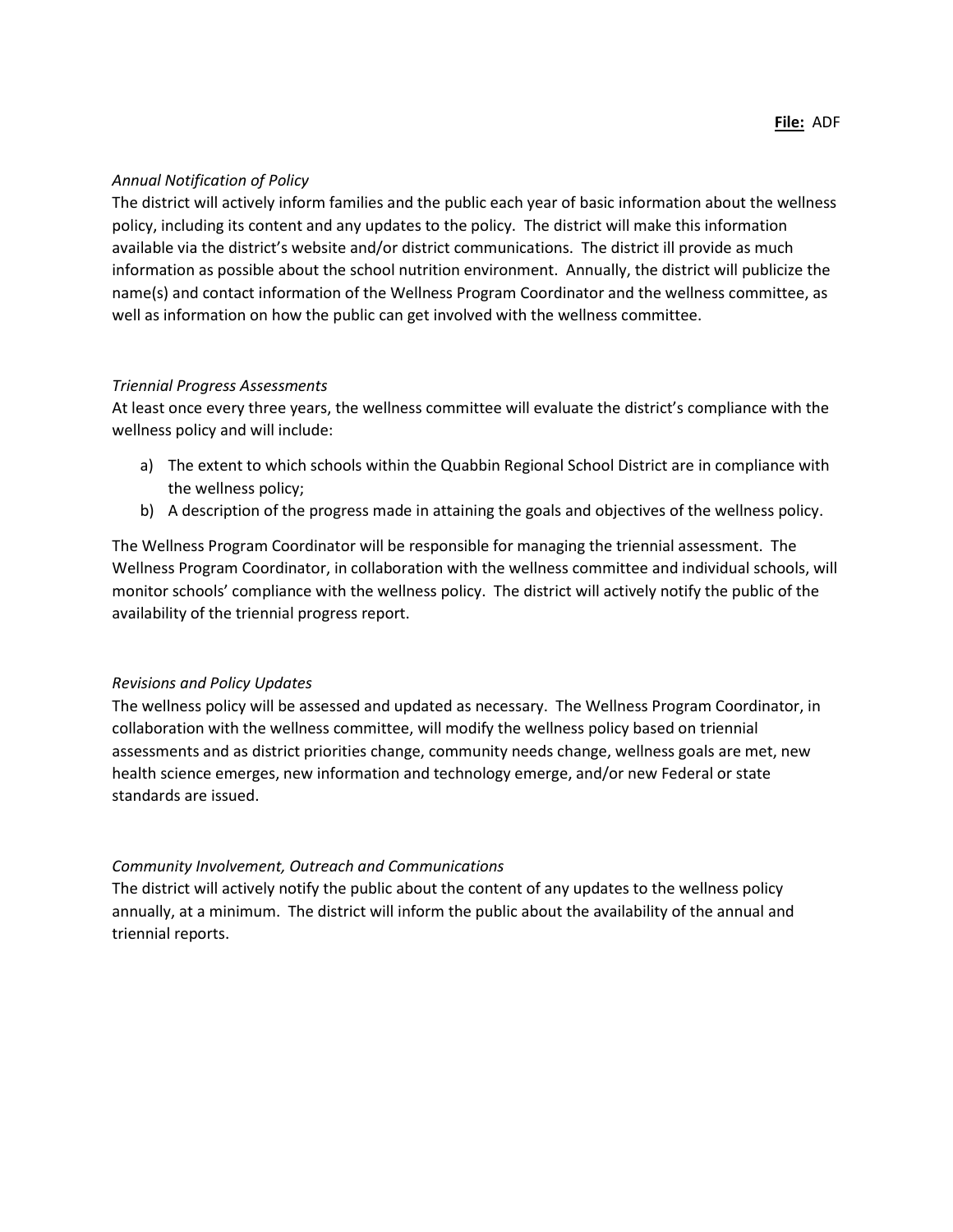# Food & Nutritional Services

Quabbin Regional School District is committed to serving healthy meals to children and to meeting the nutritional needs of school children within their calorie requirements.

All schools within the district participate in the USDA child nutrition programs, including the National School Lunch Program (NSLP), the School Breakfast Program (SBP) and Fresh Fruit & Vegetable Program (FFVP), if applicable.

Quabbin Regional School District and the Food & Nutritional Services department will:

- a) Promote healthy food and beverage choices;
- b) Offer a school lunch program with menus that meet or excel current nutrition requirements established by U.S. Department of Agriculture and the Massachusetts Department of Elementary and Secondary Education, Food and Nutrition Programs
	- i. Menus will be created by a registered nutrition professional
	- ii. Menus will be posted on the district's website monthly and will include nutritional analysis from a USDA approved software;
- c) Make reasonable accommodations for students with known food allergies or food intolerances when a special dietary request form is completed by a recognized medical authority and submitted yearly to the Food & Nutritional Services Director;
- d) Make every effort to eliminate any social stigma attached to, and prevent the overt identification of students, who are eligible for free and reduced-price school meals;
- e) Encourage all school-based organizations to offer non-food items and/or healthful foods for fundraising programs;
- f) Establish food safety as a key component in all school food operations and ensure that the food service operating license is current for each school location;
- g) Encourage the consumption of nutrient dense foods such as whole grains, fresh fruit, vegetable and dairy product;
- h) Share information about the nutritional content of meals with parents and students, such information may be available on menus, a website, on cafeteria menu boards, or other point-ofpurchase materials;
- i) Ensure that all food and beverages made available at school including in the cafeteria, school stores, and in vending machines, from midnight the night before until 30 minutes after the end of the school day, shall be in compliance with USDA Smart Snacks in School standards;
- j) Offer nutritious snack foods and beverages to students, in compliance with USDA nutrition standards for snack foods and beverages sold or made available to children at school during the school day;
- k) Ensure all grade levels (PreK-12) will be allowed to purchase USDA Smart Snacks during meal service times;
- l) Establish a well-supervised cafeteria environment offering a positive dining experience that is conducive to socializing among students;
- m) Promote the use of non-food rewards for student accomplishment and healthy snacks for classroom celebrations;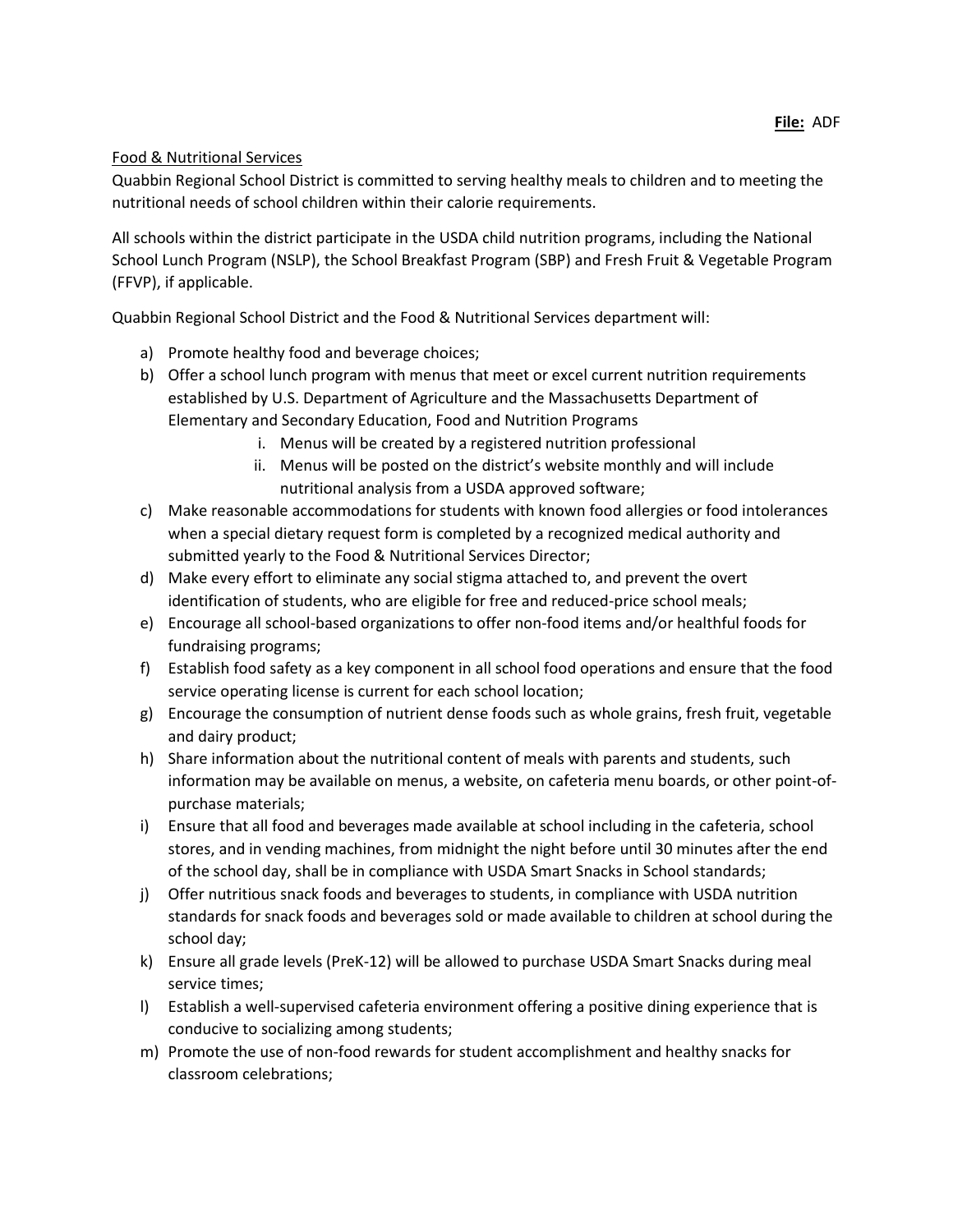## *Water Availability*

To promote hydration, free and safe drinking water will be available to all students throughout the school day. Drinking water will be made available to students during mealtimes without the need to ask permission. Cups will be made available, free of cost, to transport drinking water from fountains to cafeteria tables. Students will be allowed to bring and carry approved water bottles with water throughout the day.

# *Staff Qualifications and Professional Development*

Food & Nutritional Services staff will meet or exceed annual continuing education/training requirements as outlined in the USDA Professional Standards for All School Nutrition Program Employees. The Food & Nutritional Services Department will provide ample training opportunities throughout the school year. These trainings may include on-side training and off-site trainings, including webinars.

# *Commitment to Nutrition Education*

The district will:

- a) Provide students with the knowledge and skills necessary to promote and protect their health through wellness and nutrition education emphasizing the caloric balance between food intake and energy expenditure;
- b) Work collaboratively, in coordination with the Food & Nutritional Services Department, to plan theme-based menus that are coordinated with school/district celebratory days;
- c) Encourage all staff to attend wellness and nutrition education training.

# Celebrations & Rewards

- a) The district will provide a list of healthy party ideas to parents and teachers, including non-food celebration ideas.
- b) Parents may not bring in food or beverages for the classroom.
- c) Food & beverages will not be used as a reward.

# **Fundraising**

Foods and beverage that do not meet the USDA Smart Snacks in Schools nutrition standards may be sold through fundraisers, but must be distributed at the end of the school day.

## Physical Activity During The School Day

The district is committed to creating an environment that supports and provides opportunities for children, adolescents, staff, and the community to engage in physical activity on a daily basis. The district offers a wide range of opportunities for movement, such as:

- a) Classroom physical activity breaks
- b) Physical education
- c) Health education
- d) Recess for elementary students
- e) Strength & conditioning fitness center
- f) Before/after school programming